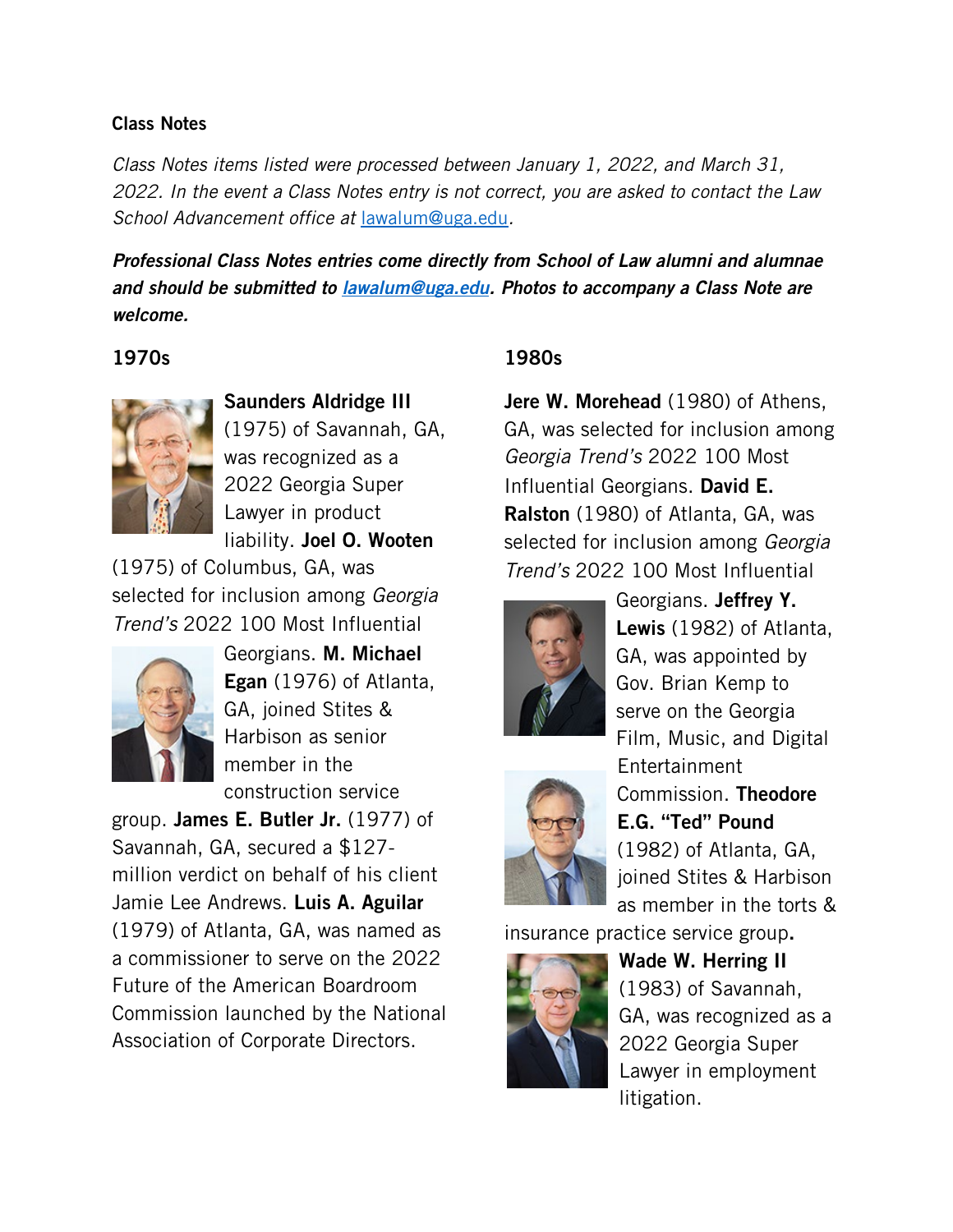



R. Ann Grier (1984) of Atlanta, GA, joined Stites & Harbison as counsel in the trusts & estate planning group. Paul E. Weathington (1984) of Atlanta, GA, was an honoree recognized at the 22nd Annual Justice Robert

Benham Awards for Community Service. Gerald L. Pouncey Jr. (1985) of Atlanta, GA, was selected for inclusion in *Atlanta Magazine's* 500 Most Powerful Leaders in 2022. Marlan B. Wilbanks (1986) Atlanta, GA, was selected to receive the 2022 Habersham Central High School Lifetime Achievement Award. Sally Quillian Yates (1986) of Atlanta, GA, was selected for inclusion in *Atlanta Magazine's* 500 Most Powerful



Leaders in 2022. Lori Torgerson Chesser (1987) of Des Moines, IA, was elected to the Dentons Davis Brown Board of Directors. Tina Shadix Roddenbery (1987) of Atlanta, GA, was recognized as a 2022 Georgia Super Lawyer in family law,

included among the Top 100 List of all Georgia Super Lawyers, named as one of the Top 50 Women Georgia

Super Lawyers and selected for *Super Lawyer's* elite Top 10 Georgia Super Lawyers across all practice areas. Roddenbery is a shareholder with the firm Boyd Collar Nolen Tuggle & Roddenbery. Michael D. St. Amand (1988) of Atlanta, GA, was recognized as an honoree at the 22nd Annual Justice Robert Benham Awards for Community Service.



Christopher W. Phillips (1988) of Savannah, GA, was recognized as a 2022 Georgia Super Lawyer in construction litigation. Kirby G. **Mason** (1989) of Savannah, GA, was recognized as a 2022 Georgia Super Lawyer in

medical malpractice.

## 1990s

Jonathan E. Eady (1991) of Atlanta, GA, was selected for inclusion in *Atlanta Magazine's* 500 Most Powerful Leaders in 2022. Benjamin A. Land (1992) of Columbus, GA, was appointed by Gov. Brian Kemp to serve on the Georgia Court of Appeals. Benjamin S. Richardson (1992) of Columbus, GA, was appointed by Gov. Brian Kemp to serve on the Chattahoochee Judicial Circuit Superior Court.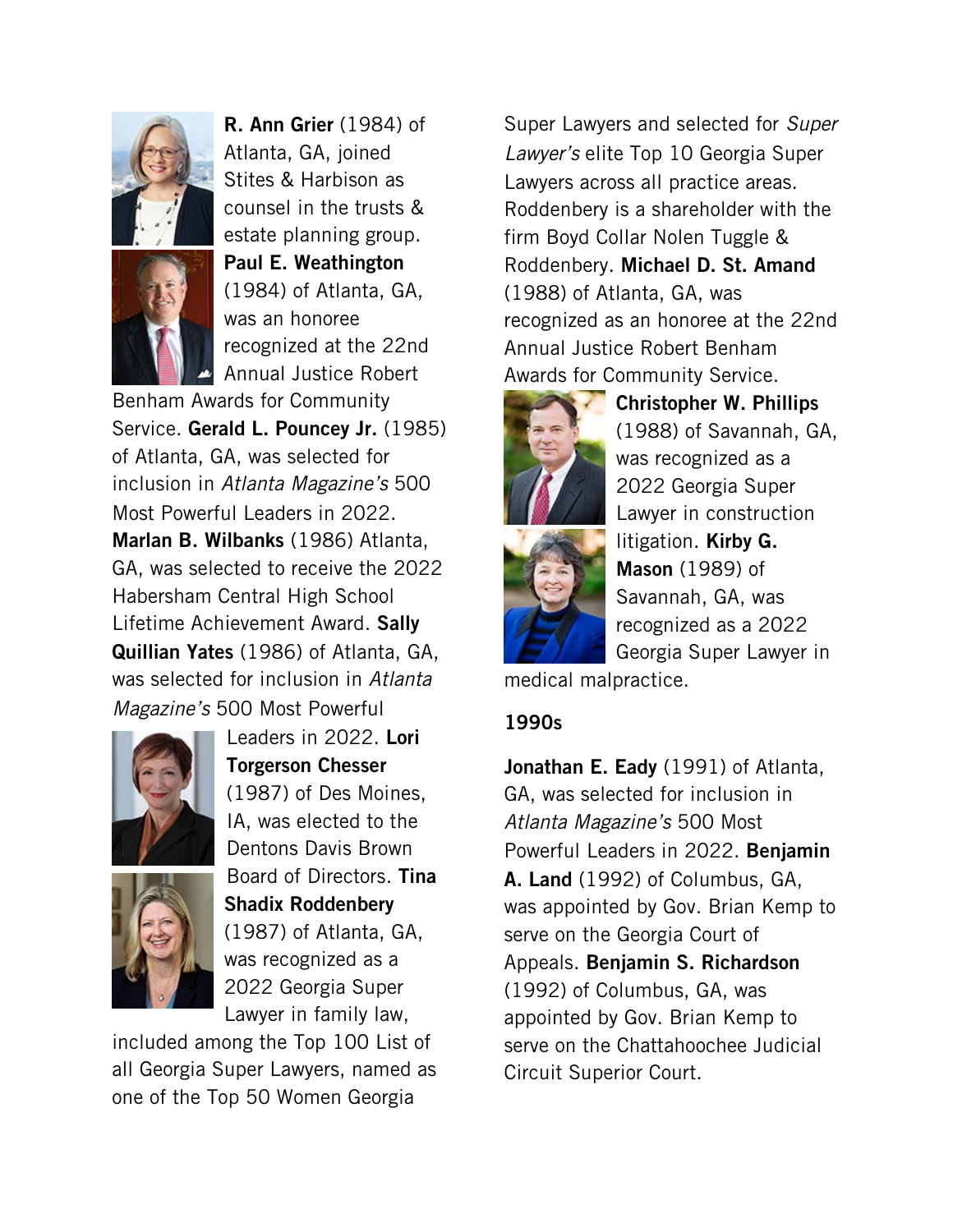

David P. Ansari (1993) of Atlanta, GA, joined Arnall Golden Gregory as partner in its real estate practice. Joseph A. Fried

(1993) of Atlanta, GA, secured an \$11-million settlement on behalf of his client Beverly Henry-Jones.

Anthony E. "Tony" Waller (1993) of Athens, GA, was voted president-elect of the National Association for Law



Placement. Frank S. Macgill (1994) of Savannah, GA, was recognized as a 2022 Georgia Super Lawyer in estate planning and

probate. Ceasar C. Mitchell Jr. (1995) of Atlanta, GA, was selected for inclusion in *Atlanta Magazine's* 500 Most Powerful Leaders in 2022. Carlton A. DeVooght (1997) of St. Augustine, FL, was named interim president and chief executive officer of Flagler Health+. **Robert H. "Bob"** Sandwich Jr. (1997) of Suffolk, VA, was reappointed by the Virgina General Assembly to serve a second eight year term as circuit court judge for the Fifth Circuit of Virginia. Robert J. "Bobby" Soper (1997) of Sunrise, FL, joined Playgon Games

Board of Directors. Christopher M. Carr (1999) of Atlanta, GA, was selected for inclusion among *Georgia Trend's* 2022 100 Most Influential



Georgians. Colin A. McRae (1999) of Savannah, GA, was recognized as a 2022 Georgia Super Lawyer in

transportation/maritime.

2000–2009

Michael L. "Sully" Sullivan (2000) of Atlanta, GA, was selected for inclusion among *Georgia Trend's*



2022 Notable Georgians. Christopher M. "Chris" Thomas (2003) of Raleigh, NC, was selected for inclusion in *World* 

*Trademark Review 1000: The World's Leading Trademark Professionals* for 2022. Thomas was ranked as one of the top attorneys in North Carolina. Amitabha "Amit" Bose (2004) of Washington, D.C., was confirmed by the U.S. Senate to serve as administrator of the Federal Railroad Administration at the U.S. Department of Transportation. Kevin A. Gooch (2004) Atlanta, GA, was selected for inclusion in *Atlanta Magazine's* 500 Most Powerful Leaders in 2022. Emily Stuart Horn (2004) of Nashville, TN, joined Bradley Arant Boult Cummings as partner in the corporate and securities practice group. **H. Michael** Ruppersburg Jr. (2006) of Athens,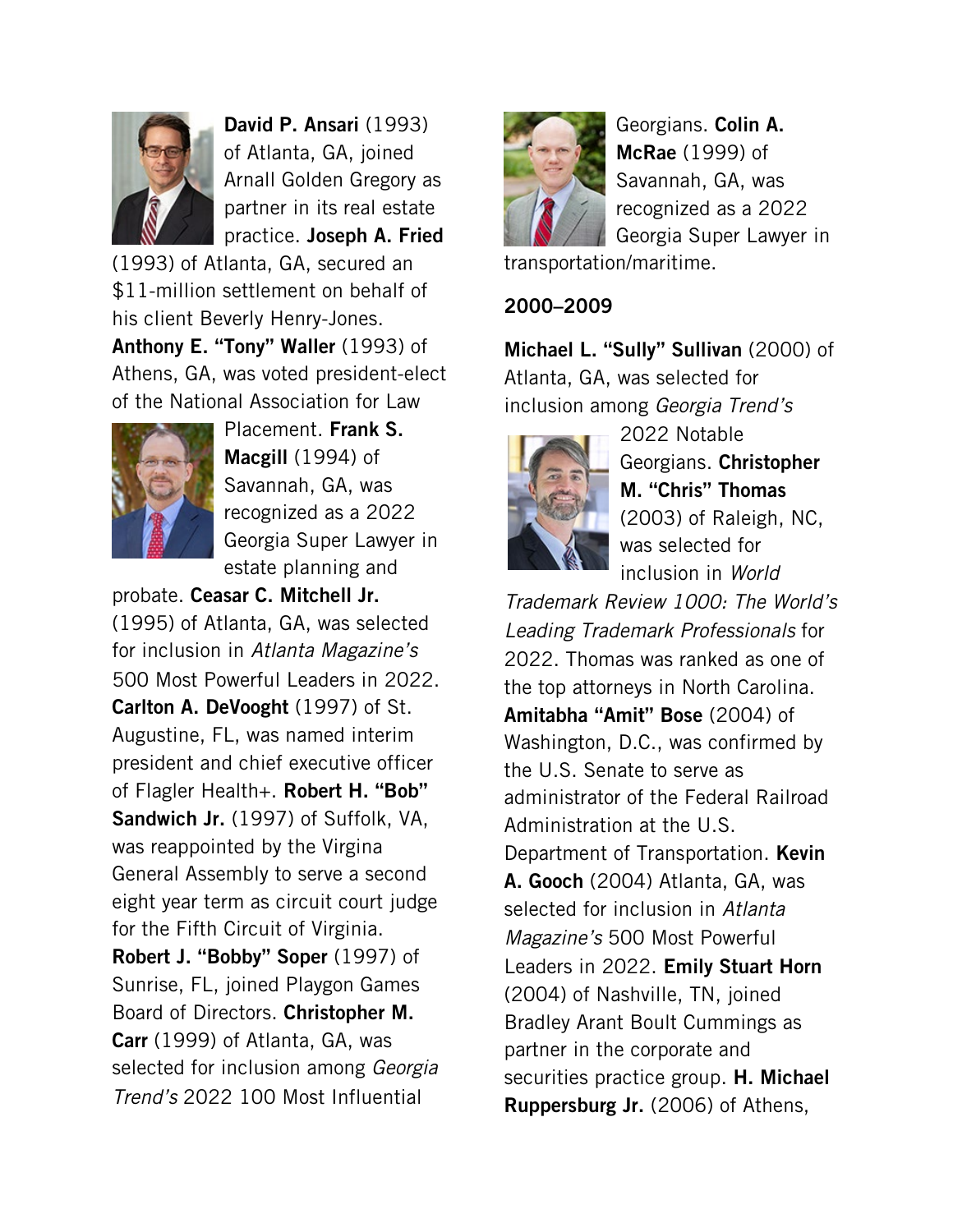GA, secured a \$1.4-million settlement on behalf of his client, Scott Cole, in a wrongful death action. Tedra L. Cannella (2007) of Decatur, GA, secured a \$127-million verdict on behalf of her client Jamie Lee Andrews. Briant G. Mildenhall (2007) of Atlanta, GA, secured an \$11-million settlement on behalf of



his client Beverly Henry-Jones. Katie M. Iams (2008) of Charlotte, NC, was elected partner at Parker Poe Adams & Bernstein. Alice E. Snedeker (2009) of Atlanta, GA, was named partner at Duane Morris. Snedeker practices in the area of intellectual

property law and counseling, with a focus on patent litigation in district courts and the International Trade Commission.

# 2010–2020



Stinson Woodward Ferguson (2010) of Greenville, SC, was appointed to serve as assistant judge of the Municipal Court for the

city of Greenville, South Carolina.



Allan C. Galis (2010) of Savannah, GA, was recognized as a 2022 Georgia Rising Star in business litigation.

Andrea J. Pearson (2010) of Atlanta, GA, secured a \$6-million verdict on behalf of her client Ardent



**FLO** Companies. David S. Ballard (2011) of Fayetteville, GA, won a reversal in the U.S. Court of Appeals for the Eleventh Circuit

regarding *Case No. 20-12823 Hoffman v. Signature Bank of* 



*Georgia.* Yvonne S. Godfrey (2011) of Atlanta, GA, was recognized as a 2022 Georgia Rising Star. Godfrey is a partner at

Harris Lowry Manton and a four-time



Rising Star honoree. Meredith Corey Lee (2011) of Chattanooga, TN, was promoted to member at Miller & Martin. Andrew A.

Pinson of Atlanta, GA, (2011) was appointed by Gov. Brian Kemp to serve on the Supreme Court of Georgia.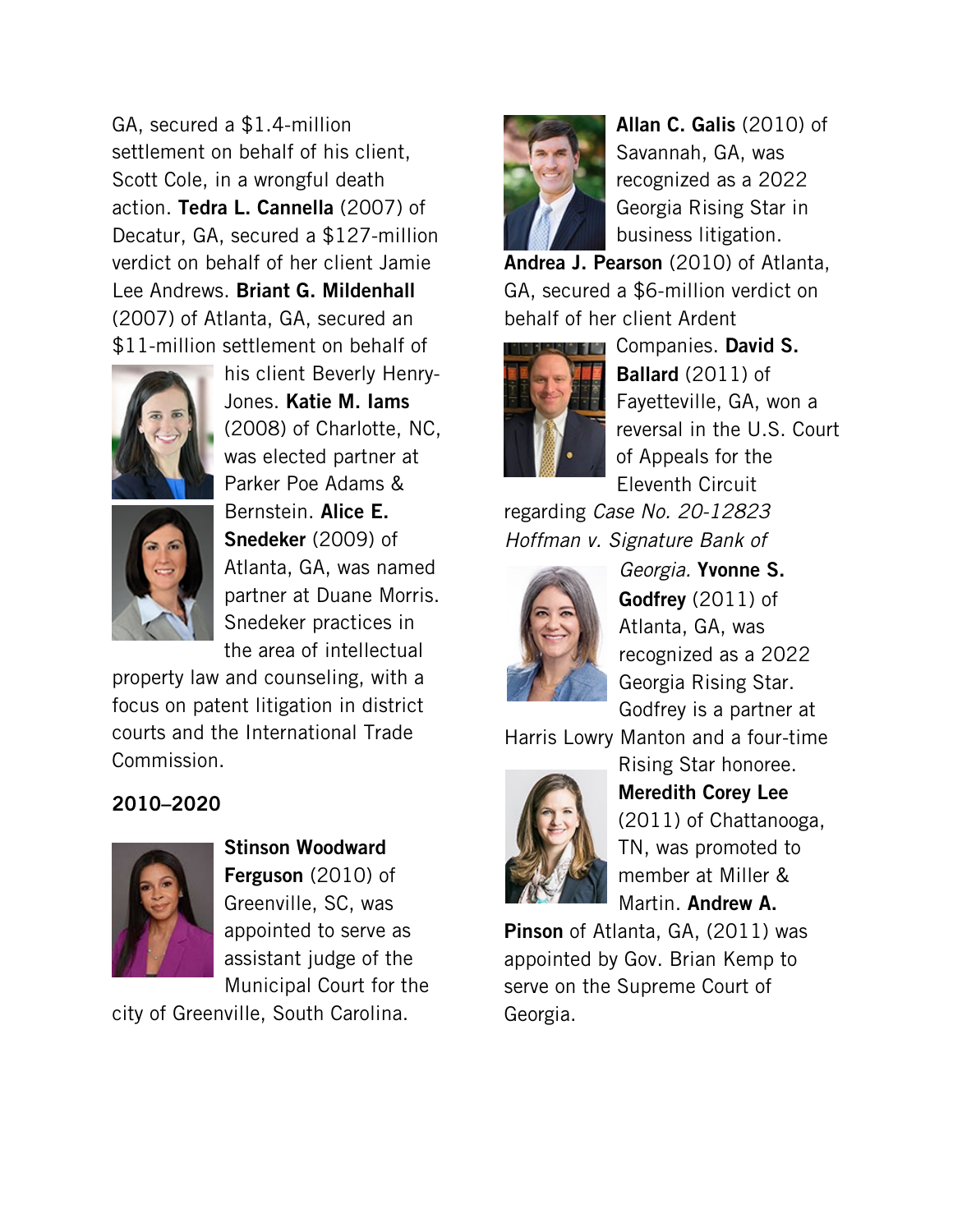Michael T. "Mike" Rafi (2011) of Atlanta, GA, secured a \$1.5-million settlement on behalf of his client



Natasha Simmons. Matthew G. Rooks (2011) of Atlanta, GA, joined Truist as vice president and assistant general counsel. Rory A.

Weeks (2013) of Decatur, GA, secured a \$127-million verdict on behalf of his client Jamie Lee



Andrews. Andrew J. "**Andy" Conn** (2014) of Savannah, GA, was recognized as a 2022 Georgia Rising Star.

Conn is a partner at Harris Lowry Manton and a six-time Rising Star



honoree. Yasmine S. Murray (2014) of Atlanta, GA, was promoted to chief operating officer at H.J.

Russell & Company. Murray is the first woman in the company's 70-year history to hold this position. She will also continue to serve as corporate secretary and general counsel.



Gregory L. "Greg" Roseboro II (2014) of Columbus, OH, was elevated to Assistant Dean for Admissions, Financial Aid and

Diversity Initiatives at The Ohio State University Moritz College of Law. Andrew C. Wills (2014) of Washington, D.C., joined the U.S. Department of Energy as chief of staff and senior advisor for the Cybersecurity, Energy Security and Emergency Response office. Trung V. Khuat (2019) of Ho Chi Minh City, Vietnam, was recognized as a 2022 Rising Star by Legal 500 Asia



Pacific. Miles C. Skedsvold (2019) of Brunswick, GA, was named winner of the second annual CSL Prize in the Judicial Clerkship

Opinion Writing Competition held in conjunction with the Catholic University of America Columbus School of Law 2022 Judicial Clerkship Opinion Writing Conference.